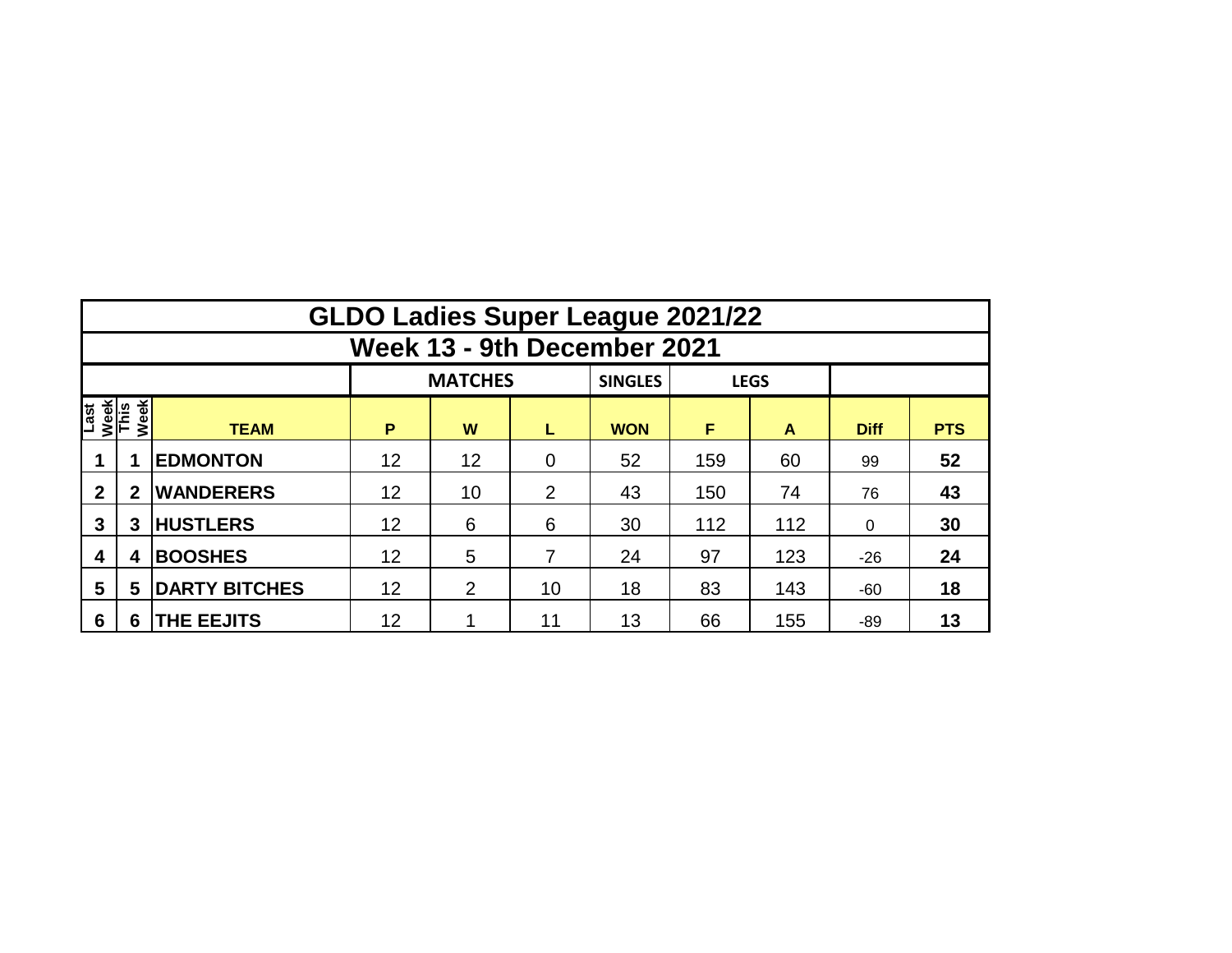|                                                  | <b>Greater London Darts Organisation Ladies Super League 2021/22</b> |              |         |                                                             |  |                                     |                |                |         |                         |    |                |                |                |
|--------------------------------------------------|----------------------------------------------------------------------|--------------|---------|-------------------------------------------------------------|--|-------------------------------------|----------------|----------------|---------|-------------------------|----|----------------|----------------|----------------|
| Week                                             | 13                                                                   |              |         |                                                             |  |                                     |                |                |         | DATE 9th December 2021  |    |                |                |                |
|                                                  |                                                                      |              |         |                                                             |  |                                     |                |                |         |                         |    |                |                |                |
|                                                  |                                                                      |              |         |                                                             |  | <b>EDMONTON 4 v 1 BOOSHES</b>       |                |                |         |                         |    |                |                |                |
| Ave                                              | Tons                                                                 |              | 180 HCO |                                                             |  | Ave                                 | Tons           |                | 180 HCO |                         |    |                |                |                |
| 14.85                                            | 4                                                                    | $\mathbf{1}$ |         | Leanne PEETOOM                                              |  | 15.08                               | $\mathbf{1}$   |                |         | Luci CUNNINGHAM         | 3  | $\mathbf{1}$   | $\mathbf{1}$   | 0              |
| 17.28                                            | 2                                                                    |              |         | Donna GLEED                                                 |  | 13.85                               | 0              |                |         | <b>Chloe ARTISS</b>     | 3  | 0              | $\overline{2}$ | 0              |
| 17.00                                            | 6                                                                    |              |         | Mandy SOLOMONS                                              |  | 15.67                               | $\overline{2}$ | $\overline{1}$ |         | <b>Nic WATLING</b>      | 3  | $\overline{2}$ | 3              | 0              |
| 17.31                                            | $\overline{2}$                                                       |              |         | Tammy MACKENZIE                                             |  | 15.42                               | $\overline{2}$ |                | 92      | Mary CUSACK             | 3  | $\overline{2}$ | 4              | 0              |
| 16.15                                            | 0                                                                    |              |         | Pat ROGERS                                                  |  | 19.52                               | 3              |                |         | Deb WATLING             | 0  | 3              | $\overline{4}$ | $\mathbf{1}$   |
| 16.52                                            | 14                                                                   | 0            |         | <b>Team Average</b>                                         |  | 15.91                               | 8              | $\mathbf{0}$   |         | <b>Team Average</b>     | 12 | 8              | $\overline{4}$ | $\mathbf{1}$   |
| Res:                                             | Res:                                                                 |              |         |                                                             |  |                                     |                |                |         |                         |    |                |                |                |
| <b>Final result</b><br>8<br>12                   |                                                                      |              |         |                                                             |  |                                     |                |                |         |                         | 5  | 0              |                |                |
|                                                  |                                                                      |              |         |                                                             |  |                                     |                |                |         |                         |    |                |                |                |
|                                                  |                                                                      |              |         |                                                             |  | <b>EEJITS 2 v 3 WANDERERS</b>       |                |                |         |                         |    |                |                |                |
| Ave                                              | Tons                                                                 |              | 180 HCO |                                                             |  | Ave                                 | Tons           |                | 180 HCO |                         |    |                |                |                |
| 16.08                                            | 3                                                                    |              |         | Sarah CRONIN                                                |  | 15.88                               | 6              |                |         | Carly TOWNSEND          | 3  | 2              | $\mathbf{1}$   | 0              |
| 10.98                                            | 0                                                                    |              |         | Emma SMITH                                                  |  | 13.18                               | $\mathbf 1$    |                |         | Lynne BIONDINI          | 0  | 3              | $\mathbf{1}$   | $\mathbf{1}$   |
| 16.65                                            | $\overline{2}$                                                       |              |         | Christina CRONIN                                            |  | 20.04                               | 4              |                |         | Casey GALLAGHER         | 0  | 3              | $\mathbf{1}$   | $\overline{2}$ |
| 15.14                                            | $\mathbf{1}$                                                         |              |         | <b>Coral STEVENS</b>                                        |  | 18.11                               | 6              |                |         | <b>Steph STUTLEY</b>    | 0  | 3              | $\mathbf{1}$   | 3              |
| 12.29                                            | 0                                                                    |              |         | Claire CARMELO                                              |  | 0.00                                | 0              |                |         | <b>BYE</b>              | 3  | 0              | $\overline{2}$ | 3              |
| 14.23                                            | 6                                                                    | 0            |         | <b>Team Average</b>                                         |  | 13.44                               | 17             | $\mathbf{0}$   |         | <b>Team Average</b>     | 6  | 11             | $\overline{2}$ | 3              |
| Res:                                             |                                                                      |              |         |                                                             |  | Res:                                |                |                |         |                         |    |                |                |                |
| <b>Final result</b><br>6<br>11<br>$\overline{2}$ |                                                                      |              |         |                                                             |  |                                     |                |                |         |                         | 3  |                |                |                |
|                                                  |                                                                      |              |         |                                                             |  |                                     |                |                |         |                         |    |                |                |                |
|                                                  |                                                                      |              |         |                                                             |  | <b>DARTY BITCHES 1 v 4 HUSTLERS</b> |                |                |         |                         |    |                |                |                |
| Ave                                              | Tons                                                                 |              | 180 HCO |                                                             |  | Ave                                 | Tons           |                | 180 HCO |                         |    |                |                |                |
| 12.73                                            | 2                                                                    |              |         | Lisa DUNFORD                                                |  | 12.79                               | 1              |                |         | Nikki PATTEN            | 1  | 3              | 0              | 1              |
| 14.42                                            | 0                                                                    |              |         | Kimmy DANIELL                                               |  | 13.58                               | $\mathbf{1}$   |                |         | Sharon MCMAHON          | 3  | $\overline{2}$ | $\mathbf{1}$   | 1              |
| 14.99                                            | $\mathbf{1}$                                                         |              |         | <b>Rosie GAFFNEY</b>                                        |  | 19.20                               | 4              |                |         | <b>Juliane BIRCHALL</b> | 0  | 3              | $\mathbf{1}$   | 2              |
| 11.74                                            | 0                                                                    |              |         | <b>Steph DANIELL</b>                                        |  | 12.63                               | 0              |                |         | Eileen WAVING           | 0  | 3              | $\mathbf{1}$   | 3              |
| 13.65                                            | 2                                                                    |              |         | Jane BIGGS                                                  |  | 12.67                               | $\mathbf{1}$   |                |         | Nicky HUTCHINGS         | 1  | 3              | $\mathbf{1}$   | 4              |
| 13.51                                            | 5                                                                    | 0            |         | <b>Team Average</b>                                         |  | 14.17                               | $\overline{7}$ | 0              |         | <b>Team Average</b>     | 5  | 14             | $\mathbf{1}$   | 4              |
| Res:                                             |                                                                      |              |         |                                                             |  | Res:                                |                |                |         |                         |    |                |                |                |
|                                                  |                                                                      |              |         |                                                             |  |                                     |                |                |         | <b>Final result</b>     | 5  | 14             | $\mathbf{1}$   | 4              |
|                                                  |                                                                      |              |         |                                                             |  |                                     |                |                |         |                         |    |                |                |                |
|                                                  |                                                                      |              |         | Top Team Average This Week: Edmonton - 16.52                |  |                                     |                |                |         |                         |    |                |                |                |
|                                                  |                                                                      |              |         |                                                             |  |                                     |                |                |         |                         |    |                |                |                |
|                                                  |                                                                      |              |         | Top Individual Average: Casey GALLAGHER - Wanderers - 20.04 |  |                                     |                |                |         |                         |    |                |                |                |
|                                                  |                                                                      |              |         |                                                             |  |                                     |                |                |         |                         |    |                |                |                |
|                                                  |                                                                      |              |         | Highest Finish: Mary CUSACK - Booshes - 92                  |  |                                     |                |                |         |                         |    |                |                |                |
|                                                  |                                                                      |              |         |                                                             |  |                                     |                |                |         |                         |    |                |                |                |
|                                                  |                                                                      |              |         | 180's : Leanne PEETOOM - Edmonton / Nic WATLING - Booshes   |  |                                     |                |                |         |                         |    |                |                |                |